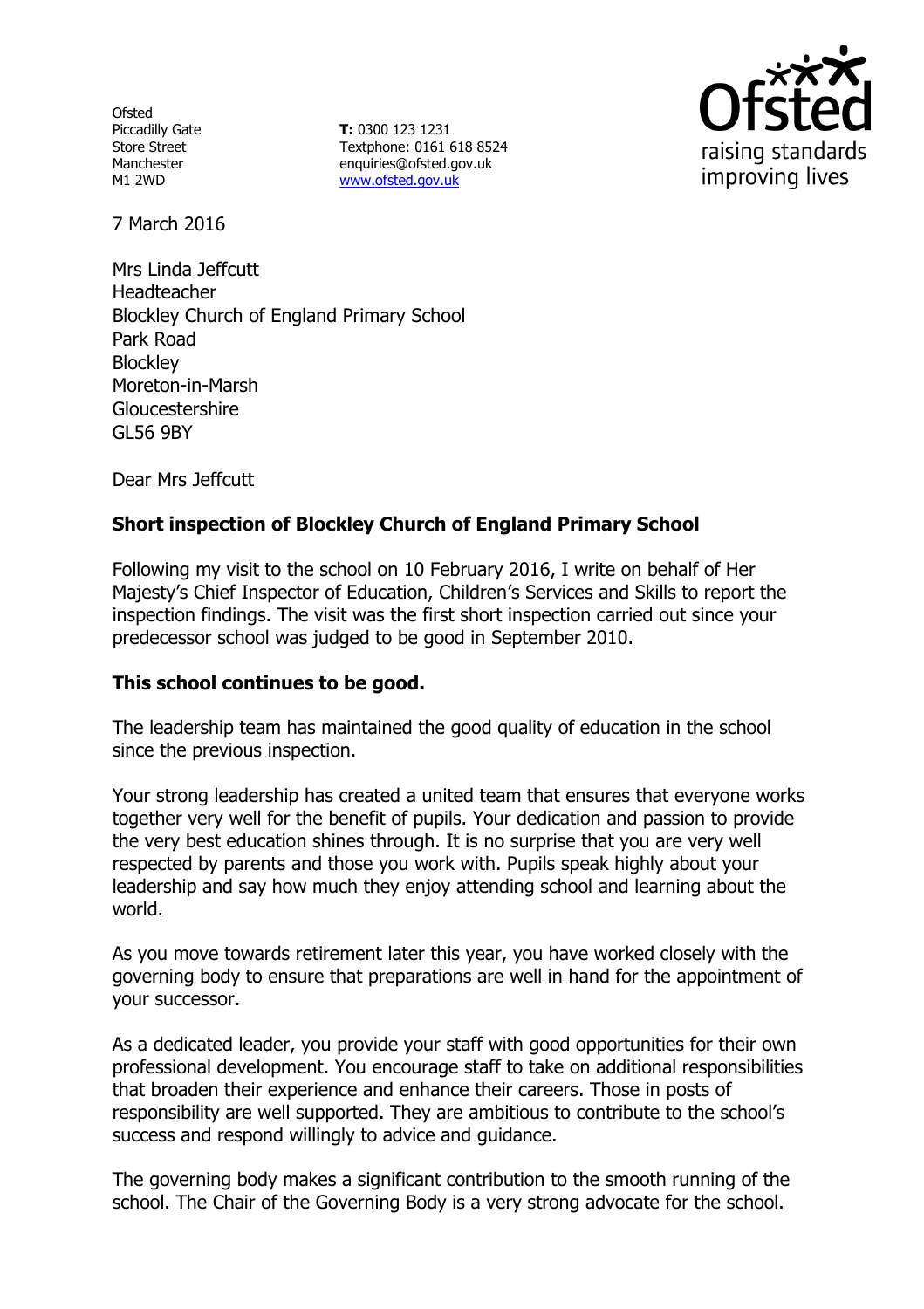

She has a very clear knowledge and understanding about all aspects of the school's work. She is ably supported by a dedicated team of governors that brings a wealth of expertise and experience to the school. Working together they draw upon a wide breadth of skills when making decisions about the school that ensures that all options are fully considered.

# **Safeguarding is effective.**

The school's safeguarding arrangements ensure that pupils at the school are looked after very well and kept safe. Safeguarding is a very high priority and all staff are fully aware of their role and responsibilities for looking after pupils. All visitors to the school are welcomed by a professional team that ensures that the signing-in process is completed quickly and efficiently. The school grounds are kept secure with appropriate fencing and locked gates. Classrooms are organised well to ensure that they provide safe working areas for pupils to learn.

All staff have completed relevant child protection and safeguarding training. The governing body has recently ratified the school's child protection and safeguarding policy. The policy, which is available on the school's website, provides names and contact phone numbers for the staff and governors with responsibility for overseeing pupils' safety.

The school maintains detailed records of all incidents, including accidents and any incidents of inappropriate behaviour. As a result, most parents are very confident that pupils at the school are looked after well and kept safe.

Staff and governors have completed relevant training to ensure that the school's recruitment procedures are fully in place. Similarly, staff have also completed training about the government's 'Prevent' strategy. This has raised their awareness about the importance of keeping pupils safe from the risk of extreme views.

# **Inspection findings**

- Senior leaders know the school well. They have a good knowledge of the school's strengths and the areas that need strengthening. Working together, leaders and governors have set out an agreed, and suitably ambitious, vision for the school's future development. Their plans highlight the relevant priorities for improvement. They know that pupils' attainment at the end of Key Stage 1 dipped in 2015 and that writing standards need to improve. They are also fully focused on ensuring that all groups of pupils achieve well as they move through the school.
- Standards at the end of Key Stage 2 are consistently above and often significantly higher than the national average. Importantly, leaders are building on their previous successes to tackle those areas deemed in need of strengthening.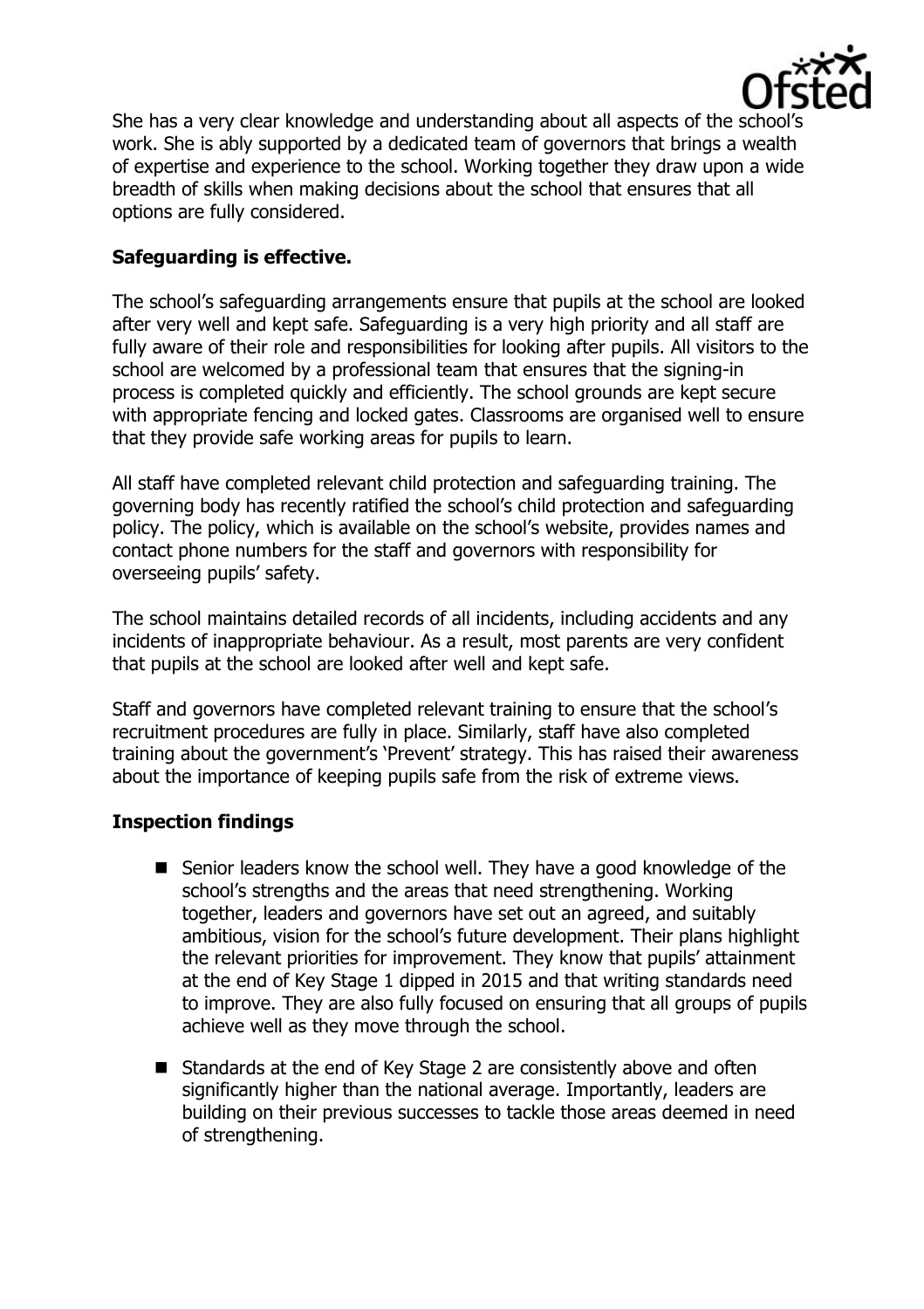

- **Pupils benefit from a strong and determined teaching team. Teachers have** high expectations for the pupils they teach. Teachers plan their lessons carefully to ensure that the activities are matched to pupils' abilities and experiences. Teachers demonstrate strong subject knowledge and are rightly aspirational in expecting pupils to reciprocate by using appropriate subject terminology. For example, in a mixed Years 2, 3 and 4 numeracy lesson, pupils were confidently discussing the terms 'numerator' and 'denominator' when learning about fractions.
- Teaching assistants contribute well during lessons by supporting pupils to achieve their potential. Teachers work closely with teaching assistants to ensure that they are fully engaged in supporting learning in the classrooms. During the inspection, teaching assistants were observed working closely with individuals and small groups of pupils. They work discreetly in the classrooms and this ensures that the teacher is able to focus on the main teaching activity. They act as very good role models, for example demonstrating high-quality handwriting as they record very young pupils' thoughts.
- **Pupils behave well in lessons and around the school. In lessons, pupils** typically concentrate on the work set and demonstrate positive attitudes to learning. They work well, both individually and in small groups supporting one another. They respond quickly to instructions and no time is lost as different activities are introduced.
- **Pupils enjoy school. Attendance levels are high and above average. The** curriculum is planned well to engage and interest pupils. Pupils talk excitedly about the many practical activities they have to help them learn. In addition to enjoying developing their literacy and numeracy skills, pupils talk excitedly about learning in other subjects, including art and French. Pupils also benefit from the expanding range of clubs that the school provides. Many of these clubs enable pupils to experience new activities such as archery and karate. The strong focus on providing pupils with many opportunities to engage in sport enhances the curriculum and promotes pupils' awareness about the importance of living a healthy lifestyle. For example, during the inspection, Key Stage 2 pupils represented the school successfully in the county trials for the cross-country running team.
- $\blacksquare$  Middle leaders are increasingly involved in supporting the headteacher to implement the school's improvement priorities. Those new in post receive appropriate professional development that helps ensure that they are confident in their role. Teachers with individual responsibilities have developed their own action plans that support the implementation of the school's overall improvement plan. Although teachers' plans highlight appropriate subject priorities, they do not identify clearly enough how the initiatives will benefit and improve pupils' outcomes.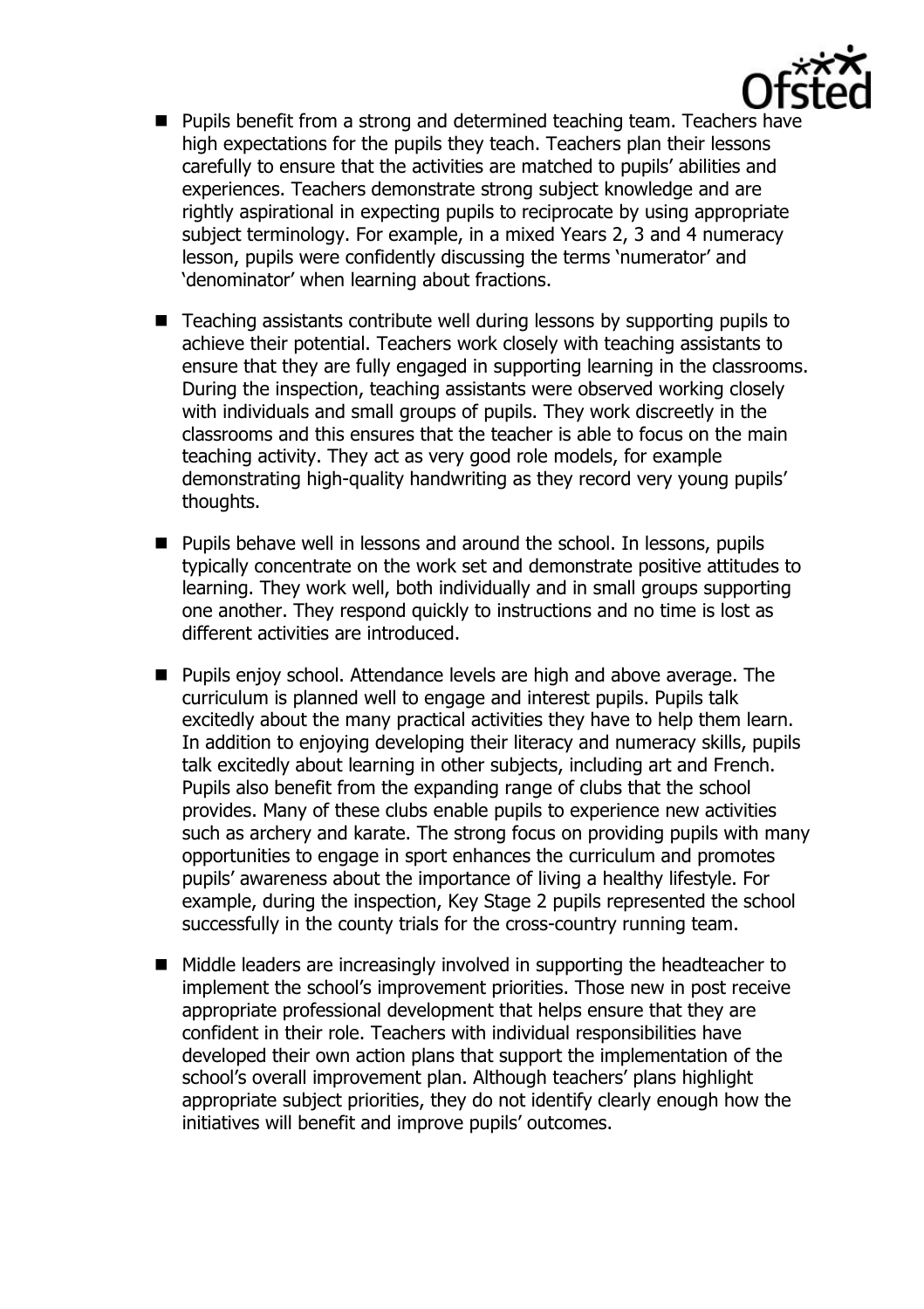

- Governors are fully committed to the school's continued success. They are suitably ambitious for the school to improve. As a group, they possess a wide range of relevant skills that they use to enhance the school's effectiveness. For example, they manage the school's finances astutely, including monitoring the school's additional pupil premium and sports funding. Their monitoring reports point to the positive impact of the initiatives already introduced that support these aspects of the school's work. However, governors recognise that further effort is required if all the pupils eligible for pupil premium funding are to achieve fully in line with other pupils at the school and nationally. To support this initiative, the governors have identified a member of the governing body to act as a 'pupil premium champion' who will monitor the impact of each initiative on improving the outcomes for this group of pupils.
- A very large majority of the parents who responded to Ofsted's online questionnaire, Parent View, are full of praise for the school. Their replies are almost all very positive, with only a few negative responses that relate to the homework the school provides. The recent introduction of three pupils' progress reports each year ensures that families are informed regularly about their child's development.

## **Next steps for the school**

Leaders and governors should ensure that:

- $\blacksquare$  the initiatives introduced to improve pupils' attainment in writing are successful
- $\blacksquare$  the recent improvement in the teaching of phonics is consolidated and used to improve pupils' outcomes at the end of Key Stage 1
- they monitor the learning and progress of all groups of pupils to ensure that they do well and achieve standards at or above the national average.

I am copying this letter to the Chair of the Governing Body, the Director of Education for the Diocese of Gloucester, the Regional Schools Commissioner and the Director of Children's Services for Gloucestershire County Council. This letter will be published on the Ofsted website.

Yours sincerely

Ken Buxton **Her Majesty's Inspector**